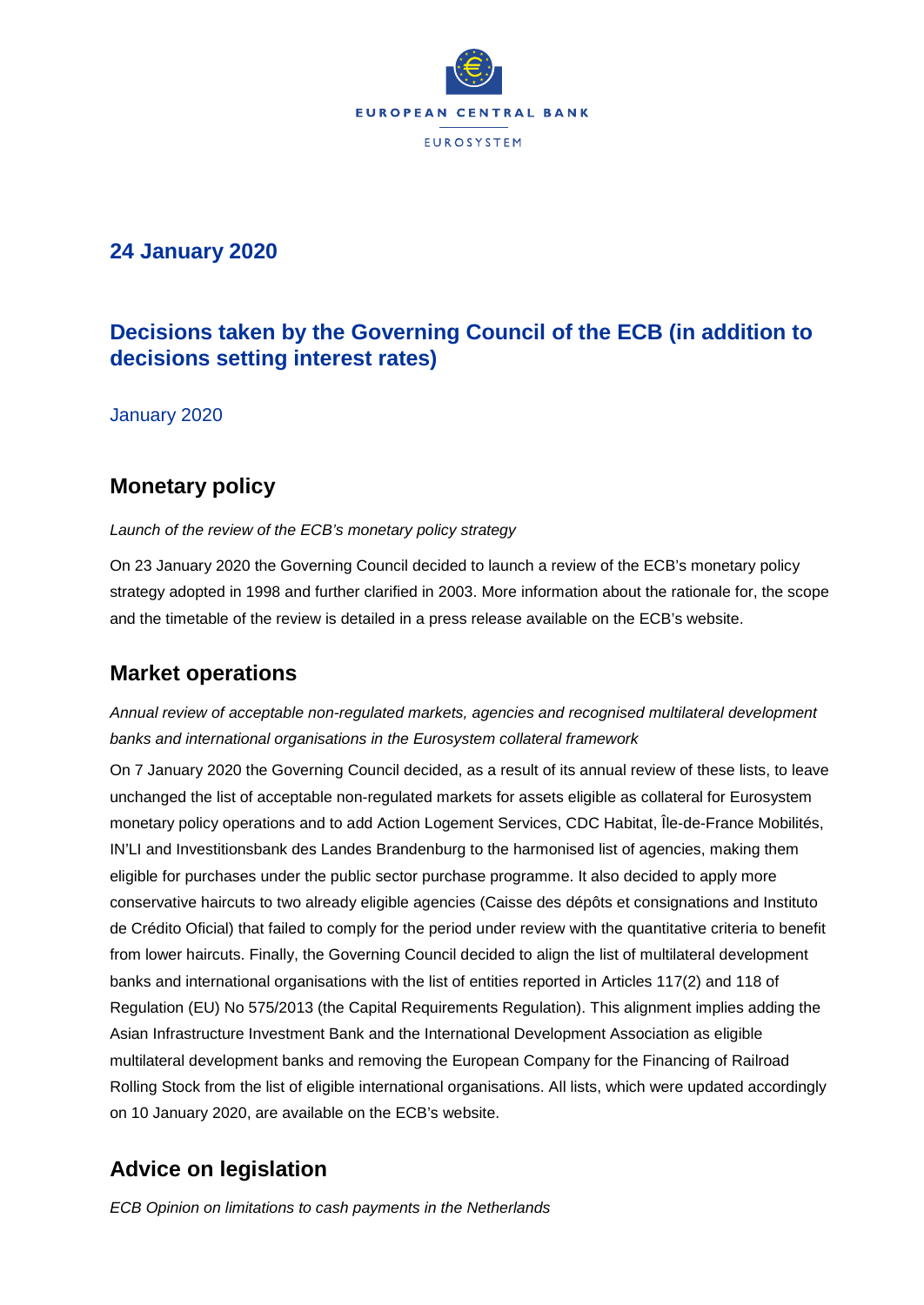On 30 December 2019 the Governing Council adopted Opinion CON/2019/46 at the request of the Minister for Finance of the Netherlands.

#### *ECB Opinion on national defence in Estonia*

On 7 January 2020 the Governing Council adopted Opinion CON/2020/2 at the request of the Estonian Ministry of Justice.

*ECB Opinion on measures limiting macroprudential risks in residential property loans in Germany*  On 8 January 2020 the Governing Council adopted Opinion CON/2020/1 at the request of the German Federal Ministry of Finance.

#### *ECB Opinion on the recovery and resolution of central counterparties in Germany*

On 14 January 2020 the Governing Council adopted Opinion CON/2020/3 at the request of the German Federal Ministry of Finance.

### **Banking supervision**

#### *SREP aggregate results and methodology*

On 3 January 2020 the Governing Council did not object to a proposal by the Supervisory Board to publish the aggregate outcome of its 2019 Supervisory Review and Evaluation Process (SREP). A booklet including an overview of the SREP 2019 outcomes in terms of aggregate SREP scores compared with the 2018 cycle, an aggregate overview of the CET1 demand and additional features related to SREP measures is scheduled to be made publicly available, together with a related press release, on 28 January 2020 on the ECB's banking supervision website.

On 16 January 2020 the Governing Council did not object to a proposal by the Supervisory Board regarding the SREP methodology text for publication on the ECB's banking supervision website also on 28 January.

### *Launch of a simplified public consultation on a draft ECB Guideline with regard to the threshold for assessing the materiality of credit obligations past due*

On 3 January 2020 the Governing Council did not object to a proposal by the Supervisory Board to launch a simplified public consultation on the draft ECB Guideline on the exercise of the discretion under Article 178(2)(d) of Regulation (EU) No 575/2013 by national competent authorities in relation to less significant institutions with regard to the threshold for assessing the materiality of credit obligations past due. The objective of this Guideline is to ensure a consistent exercise of options and discretions in relation to both significant and less significant institutions, where appropriate. The public consultation was launched on 20 January 2020. A related press release, together with the underlying documentation, is available on the ECB's banking supervision website.